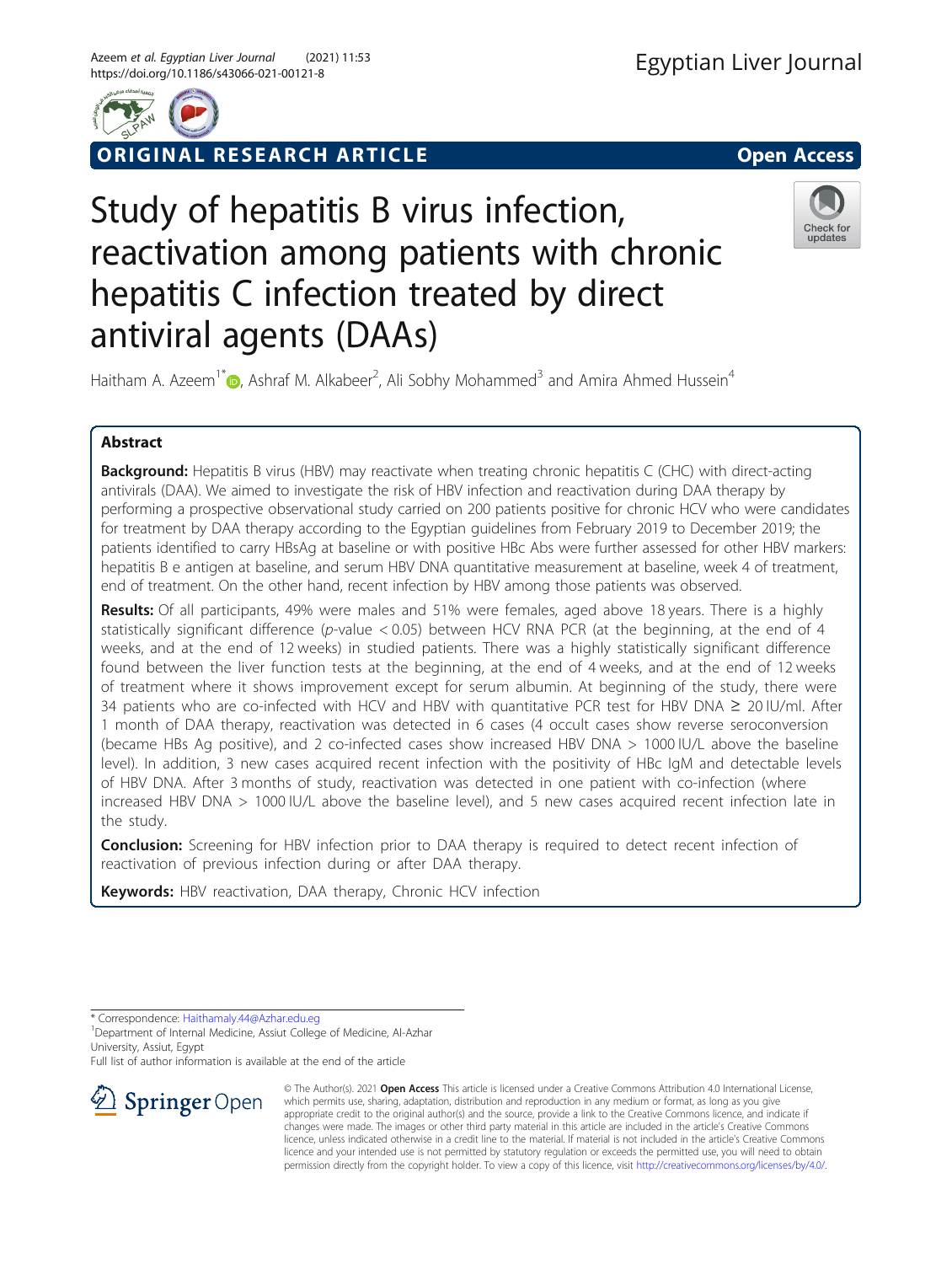## Background

Hepatitis C virus (HCV) infection is the leading cause of cirrhosis, hepatic decompensation, hepatocellular carcinoma, and liver transplantation  $[1-3]$  $[1-3]$  $[1-3]$  $[1-3]$ . Globally, due to the shared modes of transmission, co-infection with both hepatitis B virus (HBV) and hepatitis C virus (HCV) is not uncommon. This is especially so in high-risk populations such as intravenous drug abusers, patients on hemodialysis, patients who have received an organ transplant, human immunodeficiency virus-positive patients, and b-thalassemia patients [[4\]](#page-6-0). Hepatitis B is a potentially life-threatening liver infection caused by the hepatitis B virus (HBV). It is a major global health problem and can cause chronic infection and puts people at high risk of death from cirrhosis and liver cancer [\[5](#page-6-0)–[7](#page-6-0)]. The landscape of HCV management was dramatically changed by the recent advent of direct-acting antivirals (DAAs) for chronic hepatitis C virus (HCV) infection, where DAA regimens are associated with a sustained virological response (SVR) rate of > 90–95% and are considered safe; nevertheless, a few complications have been reported including reactivation of hepatitis B virus (HBV) [[8](#page-6-0)–[10](#page-6-0)]. Recommendations have been made by the American Association for the Study of Liver Diseases (AASLD)/Infectious Diseases Society of America (IDSA) and European Association for the Study of the Liver (EASL) to screen all CHC patients before DAA therapy for hepatitis B surface antigen (HBsAg), hepatitis B surface antibody, and hepatitis B core antibody. However, whether serum or plasma HBV DNA measurement is necessary  $[4]$  $[4]$ . So, we assessed the potential risk of hepatitis B virus (HBV) reactivation in patients receiving direct-acting antiviral agent (DAA)-based therapy for patients with chronic HCV.

# **Methods**

## Study design

This prospective observational study was carried on 200 patients positive for chronic HCV (positive antibody to HCV and positive HCV RNA), from February 2019 to December 2019, who were candidates for treatment by DAA therapy according to the Egyptian guidelines and systematically assessed for their eligibility for DAA therapy through a standardized clinical and virological assessment, including complete blood count, liver profile included, alanine aminotransferase (ALT), aspartate aminotransferase (AST), bilirubin, albumin, creatinine, prothrombin time, (MINI VIDAS®, Biomerieux, France), HBsAg, and HBc antibodies (Stat Fax 4200, Dia Sorin, USA), done for all patients, and abdominal ultrasonography (US) in addition to hepatic transient elastography by fibroscan for all participants. Some patients underwent liver biopsy. Patients with the following characteristics were ineligible for DAAs according to the national guidelines: Child-Pugh class C cirrhosis, hepatocellular carcinoma (HCC) or liver metastases, platelet counts < 50  $10^9$  cells/L, current pregnancy, or breast-feeding. Also, patients under immunosuppressive drugs or with hepatorenal syndrome were excluded. Written consent was obtained from all participants; the patients identified to carry HBsAg at baseline or with positive HBc Abs were further assessed for other HBV markers: hepatitis B e antigen (HBeAg, Stat Fax 4200, Dia Sorin, USA) at baseline and serum HBV DNA quantitative measurement (DT Lite Real Time PCR, DNA-Technology, Russia, limit of detection: 25 IU/ml) at baseline, week 4 of treatment, end of treatment, and 12 weeks posttreatment. All patients received HCV antiviral therapy according to the Egyptian guidelines. SVR was assessed at 12 weeks after the end of treatment using HCV RNA. The following definitions were considered:

- $\triangleright$  Chronic hepatitis B (CHB) according to [[11](#page-6-0)]
- HBsAg present for  $\geq 6$  months.
- Serum HBV DNA varies from undetectable to several billion IU/ml.
- Subdivided into HBeAg positive and negative. HBV DNA levels are typically > 20,000 IU/mL in HBeAgpositive CHB, and lower values (2000–20,000 IU/ mL) are often seen in HBeAg-negative CHB.
- Normal or elevated ALT and/or AST levels.
- Liver biopsy results showing chronic hepatitis with variable necroinflammation and/or fibrosis.

 $\triangleright$  Virological response to HCV antiviral therapy defined by undetectable HCV-RNA during treatment and sustained virological response (SVR) at week 12 of post-treatment follow-up.

➢ HBV reactivation according to AASLD-IDSA recommendations [[11\]](#page-6-0); loss of HBV immune control in HBsAg-positive, anti-HBc-positive, HBsAg-negative, or anti-HBc-positive patients receiving immunosuppressive therapy for a concomitant medical condition; a rise in HBV DNA compared to baseline (or an absolute level of HBV DNA when a baseline is unavailable); and reverse seroconversion (seroreversion) from HBsAgnegative to HBsAg-positive for HBsAg-negative, anti-HBc-positive patients.

#### Statistical analysis

Data were verified, coded by the researcher, and analyzed using IBM-SPSS 21.0 (IBM-SPSS Inc., Chicago, IL, USA). Descriptive statistics such as means, standard deviations, medians, and ranges were calculated. Test of significances: chi-square test was calculated to compare the frequencies among the groups. For continuous variables, independent t-test analysis was carried out to compare the means of normally distributed data.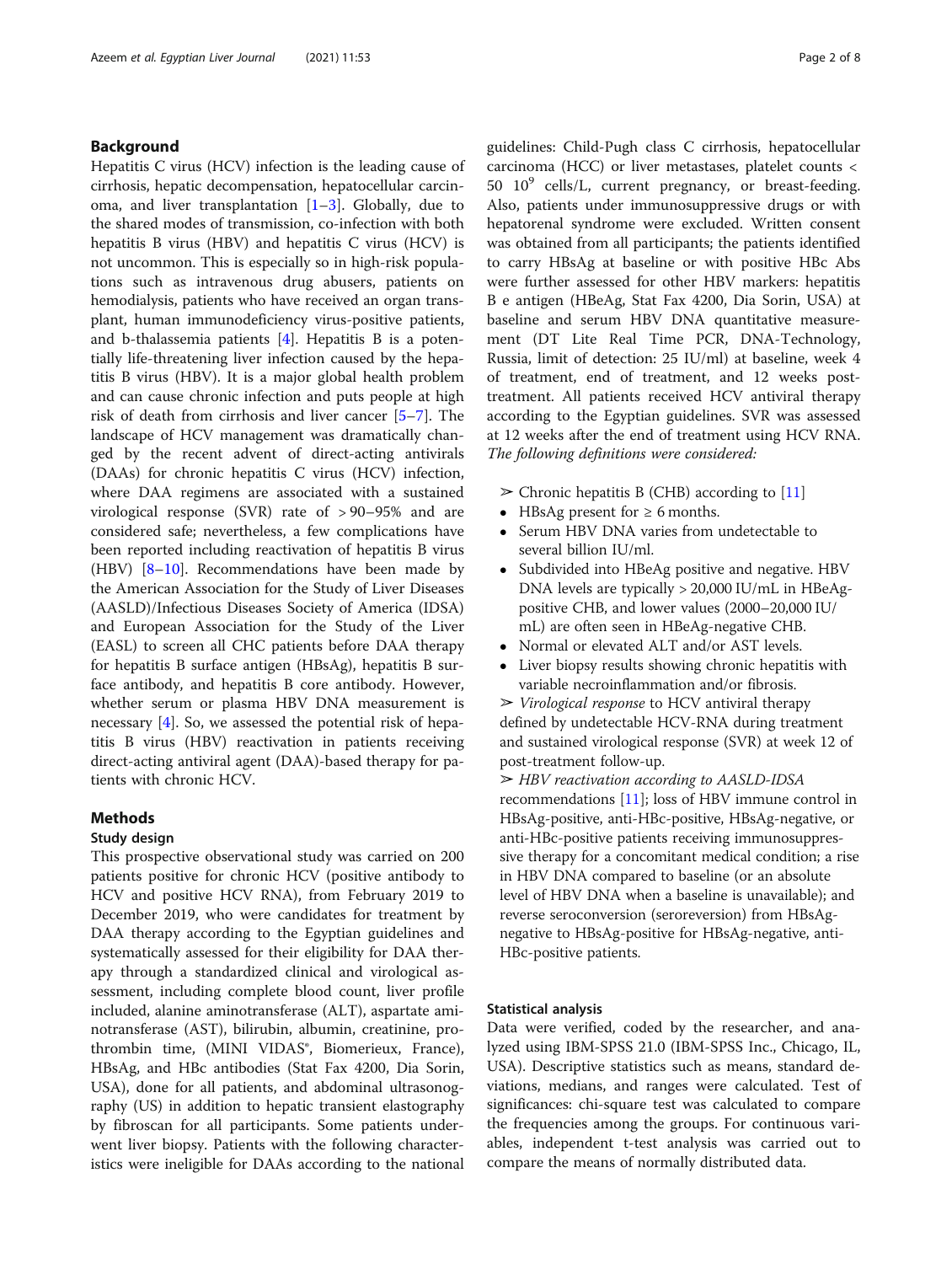Table 1 Comparison between HCV RNA PCR results in the studied patients

| $N = 200$          |                 | At the start of treatment |     | After 1 month of treatment |     | At the end of treatment |     | P-value                          |  |
|--------------------|-----------------|---------------------------|-----|----------------------------|-----|-------------------------|-----|----------------------------------|--|
| <b>HCV RNA PCR</b> | Negative        |                           | 0%  | 190                        | 95% | 196                     | 98% | $P1 < 0.001$ HS                  |  |
|                    | <b>Positive</b> | 200                       | 00% |                            | 5%  |                         | 2%  | $P2 = 0.04 S$<br>$P3 < 0.001$ HS |  |

X<sup>2</sup>: chi-square test

S:  $p$ -value < 0.05 is considered significant

HS: p-value < 0.001 is considered highly significant

P1: refers to the statistical difference between the start of DAA and 1 month after DAA

P2: refers to the statistical difference between the start of DAA and at the end of DAA

P3: refers to the statistical difference between 1 month after DAA and at the end of DAA

- $\triangleright$  Probability (*P*-value)
- P-value < 0.05 was considered significant.
- P-value < 0.001 was considered highly significant.
- P-value > 0.05 was considered insignificant.
- P1 refers to the statistical difference between the start of DAA and 1 month after DAA.
- P2 refers to the statistical difference between the start of DAA and the end of DAA.
- P3 refers to the statistical difference between 1 month after DAA and the end of DAA.

## Results

In the current study, 200 patients were enrolled, 15% of them were aged  $< 40$  years, 29.5% aged from 40 to 50 years, and 55.5% aged > 50 years. Of all participants, 49% were males and 51% were females. All patients were positive for HCV Abs and HCV RNA PCR quantitative test, and all were candidates for DAA therapy. There is a highly statistically significant difference ( $p$ -value < 0.05) between HCV RNA PCR (at the beginning, at the end of 4 weeks, and at the end of 12 weeks) in the studied patients (Table 1). There is no statistically significant difference (p-value > 0.05) between HBV DNA PCR quantitative test results (at the beginning, at the end of 4 weeks, and at the end of 12 weeks) (Table 2). The means of liver function prior to DAA therapy were ALT (60), AST (55.6), ALP (285.3), GGT (60), bilirubin (2.3), Alb (2.2), and, lasty, INR (1.2) (Table [4](#page-3-0)).

No statistically significant differences were found between liver ultrasound findings and fibroscan at the beginning, at the end of 4 weeks, and at the end of 12 weeks of treatment by DAAs ( $p$ -value > 0.05) (Table [3](#page-3-0)). A highly statistically significant difference was found between liver function tests at the beginning, at the end of 4 weeks, and at the end of 12 weeks of treatment (pvalue  $\langle 0.001 \rangle$  (Table [4](#page-3-0)), where it shows improvements except for albumin; there was no statistically significant difference observed in the studied patients (Table [4\)](#page-3-0). At beginning of the study, there were 34 patients who are co-infected with HCV and HBV with quantitative PCR test for HBV DNA  $\geq 20$  IU/ml, 30 patients with positive HBsAg, and 4 patients with positive HBc Ab (IgM). In addition to 5 cases with occult HBV infection with negative HBs Ag and positivity of anti-HBc IgG, 6 patients were immunized against HBV with positive anti-HBs Ab (Table [5\)](#page-4-0). Fourteen patients were with HBV PCR < 2000 IU/ml with normal enzymes and not received antiviral therapy, and 20 patients were on antiviral drugs for HBV; their fibroscan range from f0 to f1 in 15 patients and from f1 to f2 in 5 patients. Abdominal ultrasound shows fatty liver in 17 patients and liver cirrhosis in 3 patients.

After 1 month of starting (DAAs), laboratory and serological investigations for all patients show that PCR for HCV RNA was still positive in 10 (5%) patients and became negative in all other patients. At the end of DAA therapy, only 4 (2%) patients were still positive for HCV PCR (Table [6\)](#page-4-0).

Associated improvement in liver functions was observed (Table [4](#page-3-0)). Abdominal ultrasound throughout the study was normal in 115 patients, fatty infiltration in 57 patients, and cirrhotic changes in 28 patients (Table [4](#page-3-0)). Also, the fibroscan ranged between f3 and f4 in 32 patients, f1 and f2 in 55 patients, and f0 and f1 in 113 patients throughout the study without changes (Table [6\)](#page-4-0).

As regards other hepatitis B virology markers, no statistically significant difference was found at the beginning, at the end of 4 weeks, and at the end of 12 weeks

Table 2 Comparison between HBV DNA PCR results in the studied patients

| $N = 200$          |                 | At the start of treatment | After 1 month of treatment | At the end of treatment | P-value                            |
|--------------------|-----------------|---------------------------|----------------------------|-------------------------|------------------------------------|
| <b>HBV DNA PCR</b> | Negative        | 166 (83%)                 | 159 (79.5%)                | 154 (77%)               | $P1 = 0.253$ NS                    |
|                    | <b>Positive</b> | 34 (17%)                  | 41 (20.5%)                 | 46 (23%)                | $P2 = 0.064$ NS<br>$P3 = 0.475 NS$ |

X<sup>2</sup>: chi-square test

S: p-value < 0.05 is considered significant

HS: p-value < 0.001 is considered highly significant

P1: refers to the statistical difference between the start of DAA and 1 month after DAA

P2: refers to the statistical difference between the start of DAA and the end of DAA

P3: refers to the statistical difference between 1 month after DAA and the end of DAA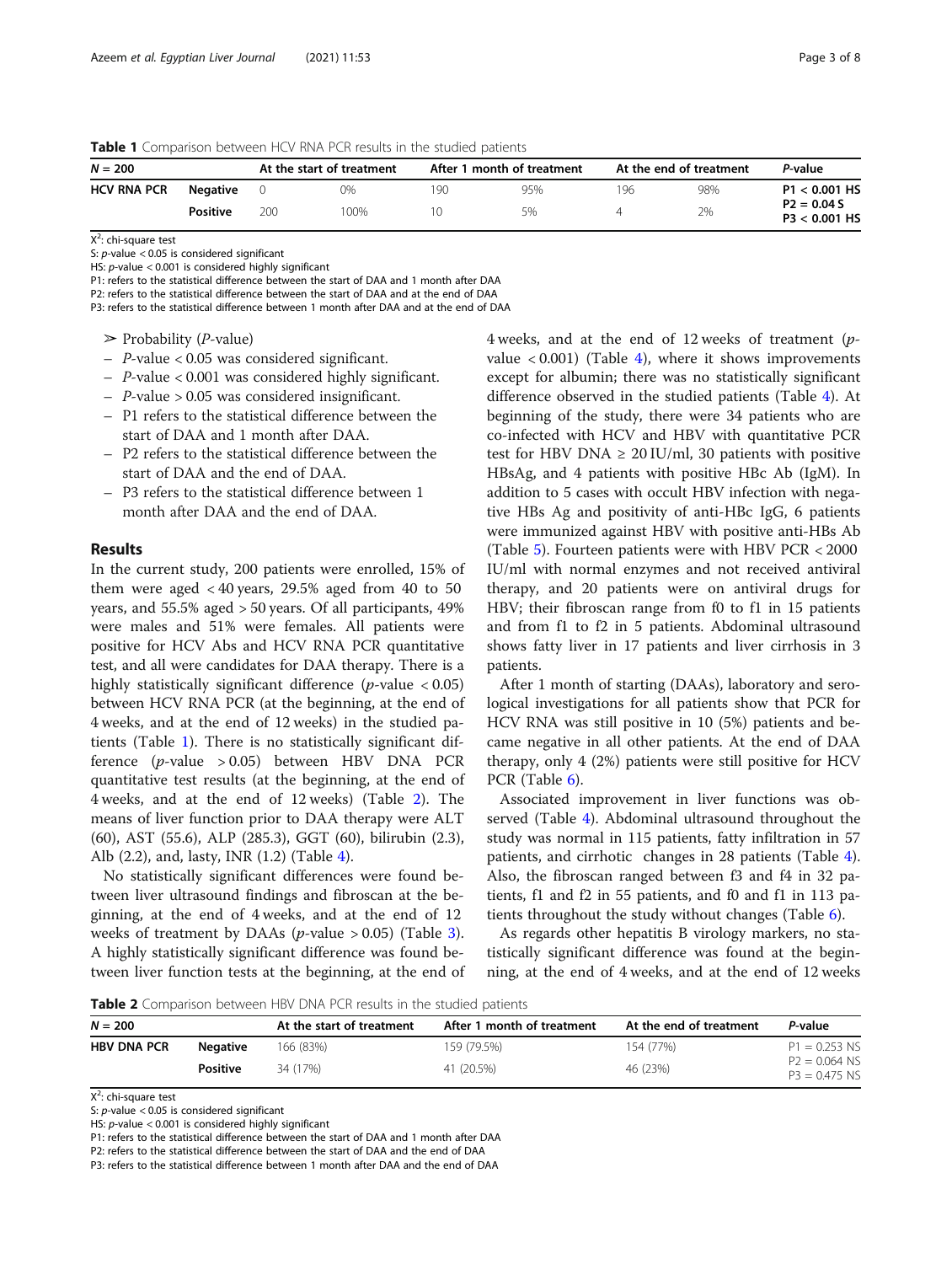| $N = 200$              |        | At the start of treatment | After 1 month of treatment | At the end of treatment | P-value                                |
|------------------------|--------|---------------------------|----------------------------|-------------------------|----------------------------------------|
| <b>ALT</b>             | Mean   | 60.5                      | 51.3                       | 37.2                    | $P1 = 0.001$ HS                        |
|                        | ± SD   | 12.3                      | 11.8                       | 7.9                     | $P2 = < 0.001$ HS<br>$P3 = < 0.001$ HS |
| <b>AST</b>             | Mean   | 55.6                      | 42.3                       | 35.7                    | $P1 = < 0.001$ HS                      |
|                        | $±$ SD | 13.2                      | 12.7                       | 10.2                    | $P2 = < 0.001$ HS<br>$P3 = < 0.001$ HS |
| <b>ALP</b>             | Mean   | 285.3                     | 120.6                      | 90.2                    | $P1 = < 0.001$ HS                      |
|                        | ± SD   | 36.4                      | 24.3                       | 19.5                    | $P2 = < 0.001$ HS<br>$P3 = < 0.001$ HS |
| <b>GGT</b>             | Mean   | 60.7                      | 55.2                       | 25.8                    | $P1 = < 0.001$ HS                      |
|                        | ± SD   | 17.8                      | 15.5                       | 13.2                    | $P2 = 0.001$ HS<br>$P3 = < 0.001$ HS   |
| <b>Total bilirubin</b> | Mean   | 2.3                       | 1.5                        | 1.01                    | $P1 = < 0.001$ HS                      |
|                        | ±SD    | 0.9                       | 0.8                        | 0.5                     | $P2 = < 0.001$ HS<br>$P3 = < 0.001$ HS |
| Direct bilirubin       | Mean   | 0.9                       | 0.5                        | 0.1                     | $P1 = < 0.001$ HS                      |
|                        | $±$ SD | 0.3                       | 0.1                        | 0.02                    | $P2 = < 0.001$ HS<br>$P3 = < 0.001$ HS |
| <b>Albumin</b>         | Mean   | 2.2                       | 2.3                        | 2.4                     | $P1 = 0.151$ NS                        |
|                        | $±$ SD | 0.9                       | 0.4                        | 1.2                     | $P2 = 0.06$ NS<br>$P3 = 264$ NS        |
| <b>INR</b>             | Mean   | 1.2                       | 1.09                       | 1.1                     | $P1 = < 0.001$ HS                      |
|                        | ± SD   | 0.2                       | 0.3                        | 0.2                     | $P2 = < 0.001$ HS<br>$P3 = < 0.001$ HS |

<span id="page-3-0"></span>Table 3 Comparison between liver function results in the studied patients

X<sup>2</sup>: Chi-square test

S: p-value < 0.05 is considered significant

HS:  $p$ -value < 0.001 is considered highly significant

P1: refers to the statistical difference between the start of DAA and 1 month after DAA

P2: refers to the statistical difference between the start of DAA and the end of DAA

P3: refers to the statistical difference between 1 month after DAA and the end of DAA

of treatment by DAAs ( $p$ -value > 0.05), except for HBc Ab (IgM), where it increased with statistically significant difference between the studied patients (during and after treatment) (Table [5](#page-4-0)). As regards laboratory finding at the start of the study, there was a positivity of HBsAg in 34 cases co-infected with HBV (with positive HBs Ag and detectable HBV DNA > 20 IU/ml) in addition to 5 occult HBV (with negative HBs Ag and positivity of HBc IgG and detectable levels of HBV DNA) (Table [7\)](#page-5-0).

After 1 month of DAA therapy, reactivation was detected in 6 cases (4 occult cases show reverse seroconversion (became HBs Ag positive), and 2 co-infected cases show increased HBV DNA > 1000 IU/L above the

baseline level). In addition, 3 new cases acquired recent infection with the positivity of HBc IgM and detectable levels of HBV DNA (Table [7](#page-5-0)).

After 3 months of study, reactivation was detected in one patient with co-infection (where increased HBV  $DNA > 1000$  IU/L above the baseline level), and 5 new cases acquired recent infection late in the study (Table [7\)](#page-5-0).

## Discussion

HCV is a worldwide infection affecting about 180 million persons with the highest prevalence in Egypt. ASAL D (2015) demonstrated that the American Association Study of Liver Disease suggests that all HCV patients

Table 4 Comparison between U/S results in the studied patients

| $N = 200$             | At the start of treatment | After 1 month of treatment | At the end of treatment | p-value         |  |  |  |  |
|-----------------------|---------------------------|----------------------------|-------------------------|-----------------|--|--|--|--|
| Abdominal ultrasounds |                           |                            |                         |                 |  |  |  |  |
| Normal                | 115 (57.5%)               | 115 (57.5%)                | 114 (57%)               | $p1 = 1.0$ NS   |  |  |  |  |
| Fatty                 | 57 (28.5%)                | 57 (28.5%)                 | 58 (29%)                | $p2 = 0.993NS$  |  |  |  |  |
| Cirrhotic             | 28 (14%)                  | 28 (14%)                   | 28 (14%)                | $p3 = 0.993$ NS |  |  |  |  |

X<sup>2</sup>: chi-square test

S: p-value < 0.05 is considered significant

HS: p-value < 0.001 is considered highly significant

P1: refers to the statistical difference between the start of DAA and 1 month after DAA

P2: refers to the statistical difference between the start of DAA and the end of DAA

P3: refers to the statistical difference between 1 month after DAA and the end of DAA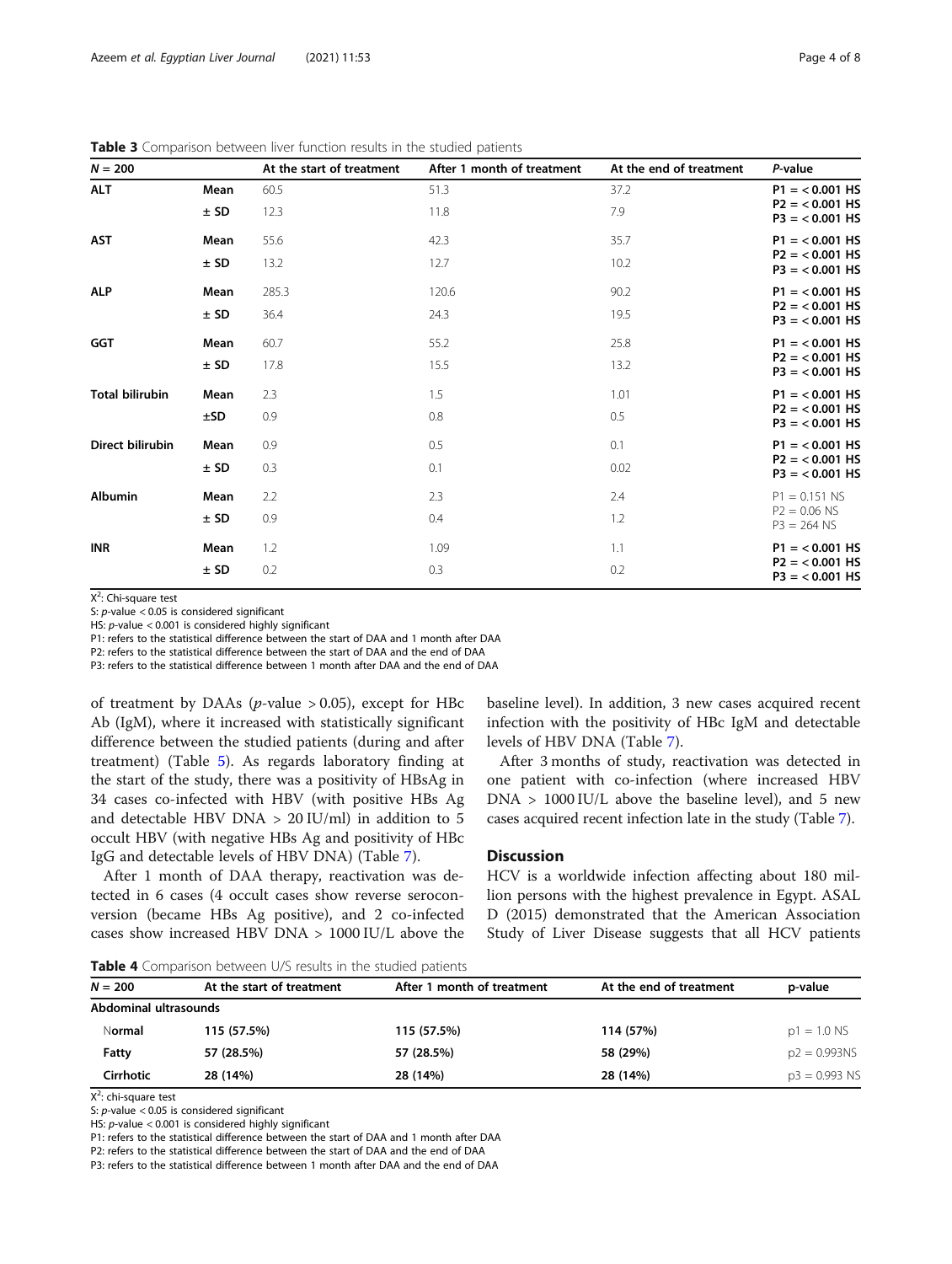| $N = 200$       |                     | At the start of treatment |                     | After 1 month of treatment |                | At the end of treatment | P-value                            |
|-----------------|---------------------|---------------------------|---------------------|----------------------------|----------------|-------------------------|------------------------------------|
| <b>HCV Ab</b>   |                     |                           |                     |                            |                |                         |                                    |
| <b>Negative</b> | $\mathsf{O}\xspace$ | 0%                        | $\mathsf{O}\xspace$ | 0%                         | $\mathbf 0$    | 0%                      |                                    |
| <b>Positive</b> | 200                 | 100%                      | 200                 | 100%                       | 200            | 100%                    |                                    |
| HBs Ag          |                     |                           |                     |                            |                |                         |                                    |
| <b>Negative</b> | 166                 | 83%                       | 159                 | 79.5%                      | 154            | 77%                     | $P1 = 0.439$ NS                    |
| <b>Positive</b> | 34                  | 17%                       | 41                  | 20.5%                      | 46             | 23%                     | $P2 = 0.064$ NS<br>$P3 = 0.279$ NS |
| HBs Ab          |                     |                           |                     |                            |                |                         |                                    |
| <b>Negative</b> | 194                 | 97%                       | 194                 | 97%                        | 194            | 97%                     | $P1 = 1.0$ NS                      |
| <b>Positive</b> | 6                   | 3%                        | 6                   | 3%                         | 6              | 3%                      | $P2 = 1.0$ NS<br>$P3 = 1.0$ NS     |
| <b>HBc Ab</b>   |                     |                           |                     |                            |                |                         |                                    |
| lgG             |                     |                           |                     |                            |                |                         |                                    |
| <b>Negative</b> | 165                 | 82.5%                     | 165                 | 82.5%                      | 164            | 82%                     | $P1 = 0.585$ NS                    |
| <b>Positive</b> | 35                  | 17.5%                     | 35                  | 17.5%                      | 36             | 18%                     | $P2 = 0.585$ NS<br>$P3 = 1.0$ NS   |
| lgM             |                     |                           |                     |                            |                |                         |                                    |
| <b>Negative</b> | 196                 | 98%                       | 193                 | $\%$                       | 189            | 94.5%                   | $P1 = 0.521$ NS                    |
| Positive        | 4                   | 2%                        | $\overline{7}$      | 3%                         | 11             | 5.5%                    | $P2 = 0.009 S$<br>$P3 = 0.043 S$   |
| HB e Ag         |                     |                           |                     |                            |                |                         |                                    |
| <b>Negative</b> | 194                 | 97%                       | 194                 | 97%                        | 193            | 96.5%                   | $P1 = 0.759$ NS                    |
| <b>Positive</b> | 6                   | 3%                        | 6                   | 3%                         | $\overline{7}$ | 3.5%                    | $P2 = 0.778$ NS<br>$P3 = 0.557$ NS |
| HB e Ab         |                     |                           |                     |                            |                |                         |                                    |
| <b>Negative</b> | 180                 | 90%                       | 178                 | 89%                        | 178            | 89%                     | $P1 = 0.744$ NS                    |
| Positive        | 20                  | 10%                       | 22                  | 11%                        | 22             | 11%                     | $P2 = 0.744$ NS<br>$P3 = 1.0$ NS   |

<span id="page-4-0"></span>**Table 5** Comparison between hepatitis virology markers in the studied patients

X<sup>2</sup>: chi-square test

S:  $p$ -value < 0.05 is considered significant

HS: p-value < 0.001 is considered highly significant P1: refers to the statistical difference between the start of DAA and 1 month after DAA

P2: refers to the statistical difference between the start of DAA and the end of DAA

P3: refers to the statistical difference between 1 month after DAA and the end of DAA

who are about to initiate DAA therapy should be assessed for HBV co-infection by checking for the presence of HBsAg, anti-HBs, and anti-HBc. In addition, patients with positive HBsAg should be tested for HBV DNA viral load before the initiation of DAA therapy. The patients who meet the criteria for HBV treatment due to active HBV infection should initiate the HBV treatment before or during the HCV treatment. The

patients with low or undetectable HBV DNA levels should be monitored at regular intervals (usually no more than once every 4 weeks) for HBV reactivation, and the patients with HBV DNA levels that meet treatment criteria should initiate HBV therapy. For those patients with positive anti-HBc or anti-HBs and anti-HBc, there are no sufficient recommendations; however, there is a risk of HBV reactivation in the case of elevated liver

**Table 6** Comparison between fibroscan results in the studied patients

|           |         |       | At the start of treatment |    | month of treatment |    | At the end of treatment | P-value                            |
|-----------|---------|-------|---------------------------|----|--------------------|----|-------------------------|------------------------------------|
| Fibroscan | $F0-F1$ | l 1 3 | 56.5%                     | 13 | 56.5%              |    | 55.5%                   | $P1 = 1.0$ NS                      |
|           | $F1-F2$ |       | 27.5%                     |    | 27.5%              | 57 | 28.5%                   | $P2 = 0.973$ NS<br>$P3 = 0.973$ NS |
|           | $F3-F4$ | 32    | 16.5%                     | 32 | 16.5%              | 32 | 16.5%                   |                                    |

X<sup>2</sup>: chi-square test

S: p-value < 0.05 is considered significant

HS: p-value < 0.001 is considered highly significant

P1: refers to the statistical difference between the start of DAA and 1 month after DAA

P2: refers to the statistical difference between the start of DAA and the end of DAA

P3: refers to the statistical difference between 1 month after DAA and the end of DAA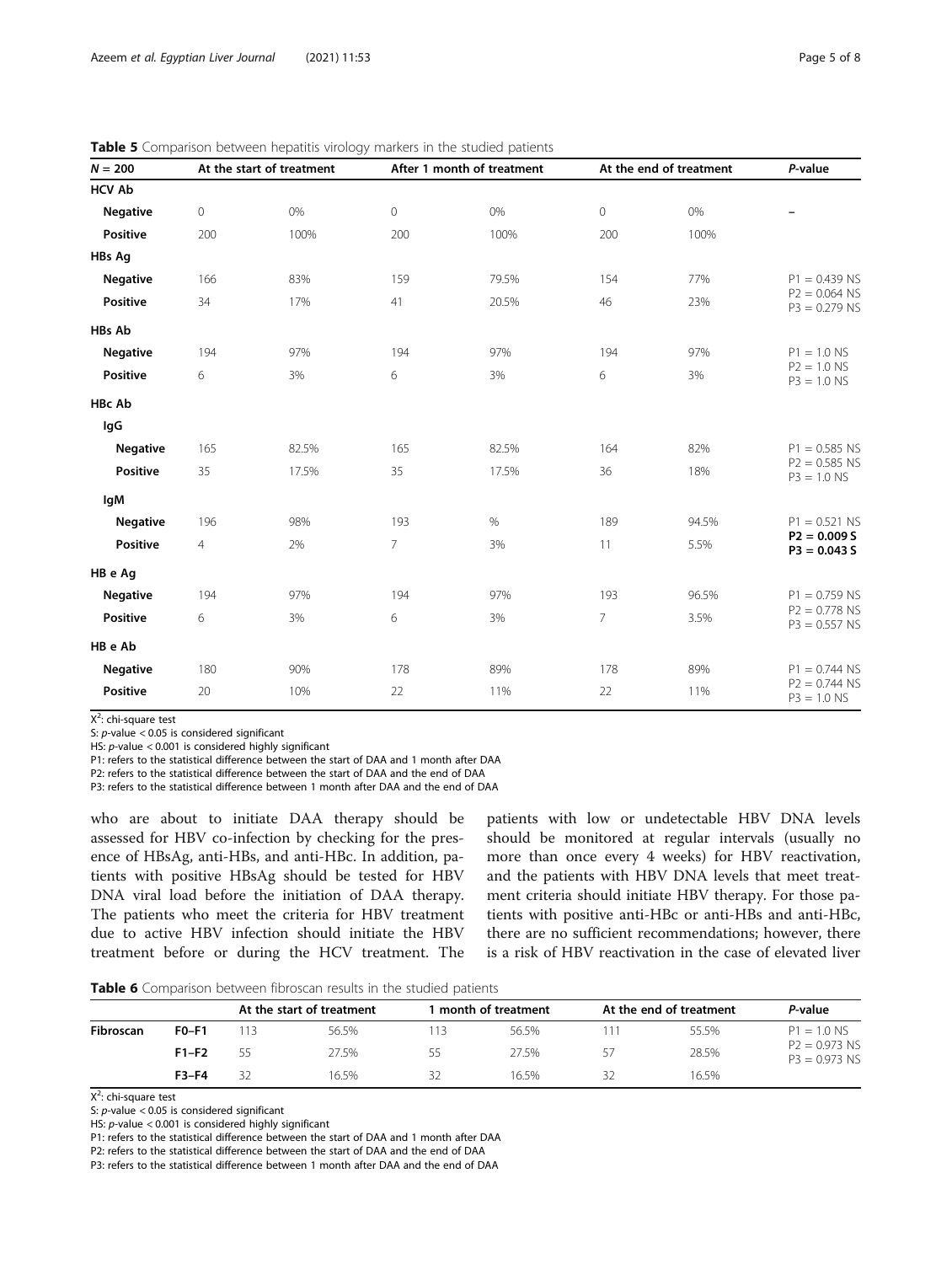| $N = 15$           | At the start of treatment | month of treatment | At the end of treatment | P-value                          |
|--------------------|---------------------------|--------------------|-------------------------|----------------------------------|
| <b>HBV DNA PCR</b> |                           |                    |                         |                                  |
| <b>Negative</b>    | 2(80%)                    | 5(33.3%)           | $0(0\%)$                | $P1 = 0.009$ HS                  |
| <b>Positive</b>    | 3(20%)                    | 10 (66.7%)         | 15 (10%)                | $P2 < 0.001$ HS<br>$P3 = 0.014S$ |

<span id="page-5-0"></span>Table 7 Comparison between HBV DNA PCR results in the studied patients

X<sup>2</sup>: chi-square test

S: p-value < 0.05 is considered significant

HS: p-value < 0.001 is considered highly significant

P1: refers to the statistical difference between the start of DAA and 1 month after DAA

P2: refers to the statistical difference between the start of DAA and the end of DAA

P3: refers to the statistical difference between 1 month after DAA and the end of DAA

enzymes during or after DAA therapy. This prospective study was carried on 200 patients with chronic HCV infection who visited our outpatient clinic in Al-Azhar University Hospital and Aswan antiviral unit who started DAA-based therapy, and the patients were evaluated for HBV reactivation during and after DAA therapy; 34 of them had chronic HBV.

In the current study, 15% of cases aged < 40 years, 29.5% aged between 40 and 50 years, and 55.5% aged > 50 years, and 49% were males and 51% were females; this agreed with the Egyptian Demographic Health Survey (EDHS) that estimated the prevalence of HCV antibodies and HCV RNA in HCV patients, commonest among the 15–59 years age group [[12,](#page-6-0) [13\]](#page-6-0), which may be as a result of continuing exposure and increased risk of infection in this age group [\[14](#page-6-0)], and this was nearly in agreement with Kawagishi and Suda's study that included 191 patients with HCV infection who received IFN-free DAA therapies where the mean age was 69 years and 86% of cases were males; also, our documented age was agreed with Lin et al.'s study  $[15]$  $[15]$  $[15]$  where the mean age of studied cases was 59.9 years and males represented 58% of cases. In the current study, no statistically significant differences were found between ultrasonographic and fibroscan findings in the enrolled cases at the start of the study, 1 month after, and after treatment ( $p$ -value > 0.05), while in Lin et al.'s study [\[15\]](#page-6-0), they used APRI score (this is an AST to Platelet Ratio Index) that was the main tool used to determine liver cirrhosis status. In a meta-analysis of 40 studies, investigators concluded that an APRI score > 1.0 had a sensitivity of 76% and a specificity of 72% for predicting cirrhosis. In addition, APRI score > 0.7 had a sensitivity of 77% and a specificity of 72% for predicting significant hepatic fibrosis [[16\]](#page-6-0). Our findings were agreeing with Yeh et al.'s study [[17\]](#page-7-0), where they did not observe any HBV-related ALT flare (abrupt rise of ALT level to > 5 times the upper limit of normal during chronic (HBV) infection or hepatic decompensation, but were antagonistic as regards to ALT, where there was no ALT elevation before or at the peak of HBV DNA levels in HBsAg-positive patients with HBV reactivation, indicating that on-treatment

ALT monitoring may not be sensitive enough to detect HBV reactivation) [[17\]](#page-7-0). Most patients in Belperio et al.'s study [[18\]](#page-7-0) appeared to have "silent" or "mild" HBV reactivation characterized by normal ALT or less than a 2 fold change in ALT. The occurrence of HBV reactivation without hepatitis in the setting of DAA treatment has also been observed as the most common presentation by others. The observed incidence of HBV reactivation among HBsAg-positive patients of 8.3% (7/84) and the incidence of HBV reactivation with evidence of biochemical hepatitis of 2.4% (2/84) warrant use of HBV prophylaxis in this setting. Notably, there was an apparent lack of association with baseline HBV DNA levels as 3 of the 8 with reactivation had undetectable pre-DAA HBV DNA levels. HBV reactivation was detected in 6 patients (12.8%) during treatment and reach to 7 patients (17.9%) after treatment, and this was higher than Belperio et al.'s study  $[18]$ ; 62,290 patients infected with HCV were retrospectively assessed having completed oral DAA treatment. Among the 377 patients (0.6%) who were known to be HBsAg-positive prior to DAA initiation, 96 (25.5%) were on HBV treatment at the start of DAA therapy. HBV reactivation was defined by a > 1000 IU/mL increase in HBV DNA occurring while on DAA treatment. Eight of the cases occurred in patients known to be HBsAg positive, and 1 case occurred in a patient known only to be isolated anti-HBc-positive whereas HBV reactivation occurred in HCV infected patients with and without detectable HBV DNA prior to DAA initiation. HBV reactivation did not appear to be impacted by baseline HCV RNA level, presence of cirrhosis, or HCV DAA regimen. The rate of reactivation of HBV infection in the current study is higher than the reported HBV reactivation rate of 1–2% per year in persons with inactive disease. Thus, providers should recognize that patients with isolated anti-HBc are at some risk, albeit less, and that identifying these patients prior to DAA treatment and assessing HBV DNA status can heighten recognition of reactivation [[19\]](#page-7-0). Our study was in line with Cheng et al.'s study [\[20\]](#page-7-0), which reported 327 patients receiving pan oral DAA agents for HCV infections in areas endemic for HBV in China. Ten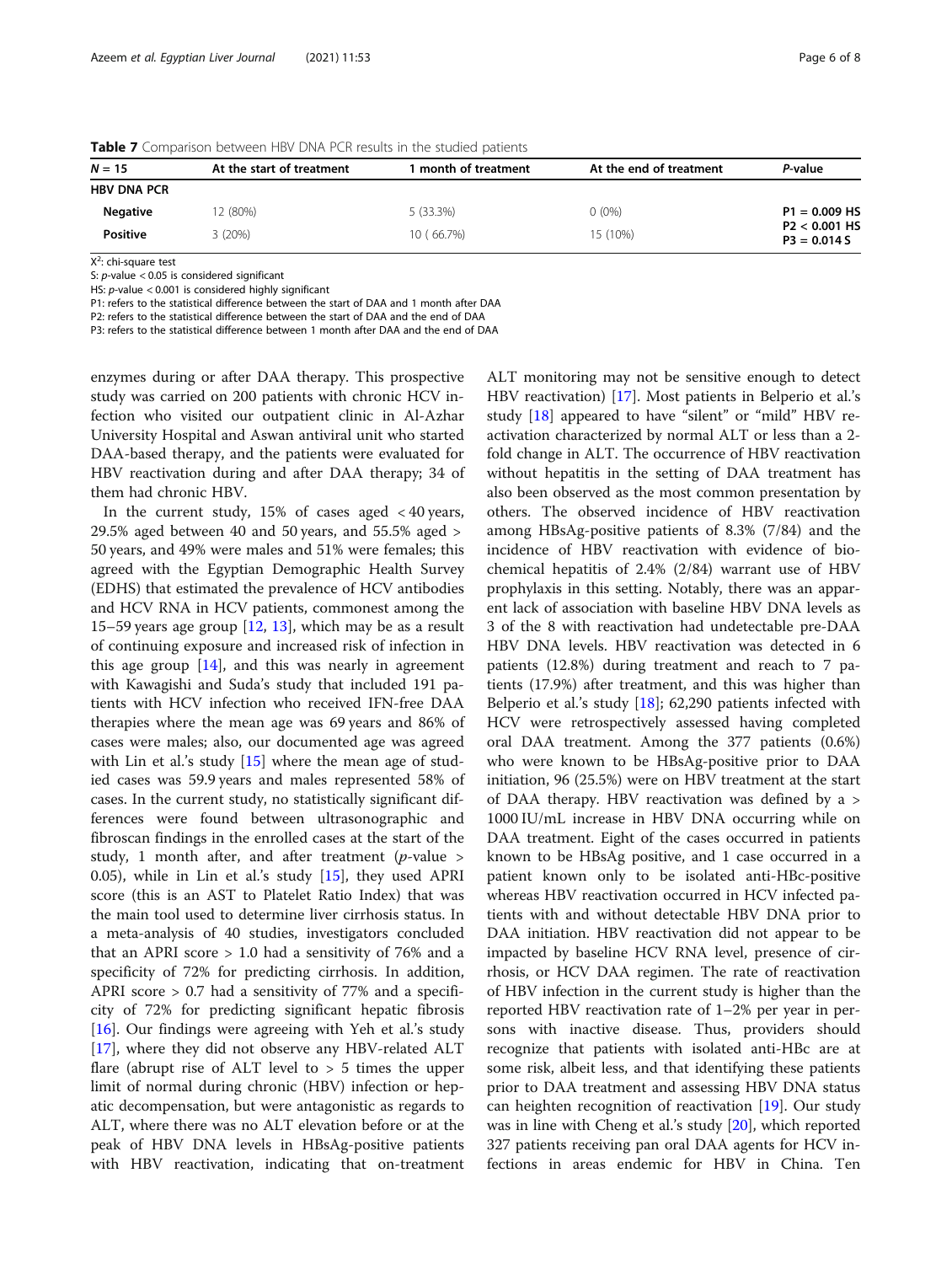<span id="page-6-0"></span>patients were positive for hepatitis B surface antigen (HBsAg), and 124 patients had occult HBV infection. HBV reactivation was determined by measuring HBV DNA and HBsAg status in serial serum samples collected every 2 weeks during DAA treatment and then every 4 weeks after treatment until week 12. In the total study population, 10 patients (3.1%) had hepatitis; 3 cases were associated with HBV reactivation (1 case not in the icteric phase, 1 case in the icteric phase, and 1 case with liver failure) and 7 from other causes. Testing positive for HBsAg before DAA treatment was a strong risk factor for developing hepatitis during treatment (hazard ratio, 15.0;  $P < .001$ ). The study had some limitations; were we are unable to identify some detailed information that might have had an effect on HBV reactivation such as HBsAg level, anti-HBs titer, and HBV genotype. In addition, the type of DAAs is not included in the study which may play a role in reactivation of previous HBV infection.

## Conclusion

Screening for HBV infection prior to DAA therapy is required to detect recent infection and reactivation of previous infection during or after DAA therapy which may affect the outcome of DAA therapy.

#### Abbreviation

DAAs: Direct antiviral agents

#### Acknowledgements

None

#### Authors' contributions

HA is the corresponding author for the submission and revised the manuscript. AM was responsible for the analysis of the data. Laboratory investigations were performed by AS. AH was responsible for the data collection. All authors have read and approved the final manuscript.

#### Funding

This research did not receive any specific grant from funding agencies in the public, commercial, or not-for-profit sectors.

#### Availability of data and materials

Available

#### **Declarations**

#### Ethics approval and consent to participate

The local ethical committee (Al-Azhar University Hospitals, Assiut) approved the study, but the reference number is not applicable, and a written consent for participation was taken from all patients.

#### Consent for publication

Not applicable.

#### Competing interests

The authors declare that they have no competing interests.

#### Author details

<sup>1</sup>Department of Internal Medicine, Assiut College of Medicine, Al-Azhar University, Assiut, Egypt. <sup>2</sup>Department of Internal Medicine, Assiut College of Medicine, Al-Azhar University, Assiut, Egypt. <sup>3</sup>Department of Clinical

Pathology, Assiut College of Medicine, Al-Azhar University, Assiut, Egypt. 4 Department of Internal Medicine, Al-Sebaia Central Hospital, Aswan, Egypt.

Received: 30 March 2021 Accepted: 2 June 2021<br>Published online: 25 June 2021

#### References

- 1. Kao JH et al (2016) Hepatitis C virus infection in Taiwan: past, present, and future. J Formos Med Assoc 115(2):65–66. [https://doi.org/10.1016/j.jfma.2015.](https://doi.org/10.1016/j.jfma.2015.06.012) [06.012](https://doi.org/10.1016/j.jfma.2015.06.012)
- 2. Abo-Amer YE et al (2018) Declining prevalence of hepatitis C virus among university students in one of the main governorates in Egypt. Infect Drug Resist 11:2435–2441. <https://doi.org/10.2147/IDR.S183462> eCollection 2018. PMID: 30538509
- 3. Abd-elsalam S et al (2019) Sofosbuvir, pegylated interferon and ribavirin in the treatment of an Egyptian cohort with hepatitis C virus infection in reallife clinical practice. Infect Disord Drug Targets 19(2):179–184. [https://doi.](https://doi.org/10.2174/1871526518666180912121835) [org/10.2174/1871526518666180912121835](https://doi.org/10.2174/1871526518666180912121835) PMID: 30207250
- 4. Liu C-H, Liu C-J, Su T-H, Fang Y-J, Chen et al (2017) Hepatitis B virus reactivation in patients receiving interferon-free direct-acting antiviral agents for chronic hepatitis C virus infection. Infect Dis Soc Am. 2017;4(1):  $ofx028$
- 5. World Health Organization (2019) Progress report on HIV, viral hepatitis, and sexually transmitted infections 2019. Accountability for the global health sector strategies, 2016–2021. Geneva: World Health Organization; 2019 (WHO/CDS/HIV/19.7). License: CC BY-NC-SA 3.0 IGO.
- 6. Soliman H, Ziada D, Salama M, Hamisa M, Badawi R, Hawash N, Selim A, Abd-Elsalam S (2020) Predictors for fibrosis regression in chronic HCV patients after the treatment with DAAS: results of a real-world cohort study. Endocr Metab Immune Disord Drug Targets 20(1):104–111. [https://doi.org/1](https://doi.org/10.2174/1871530319666190826150344) [0.2174/1871530319666190826150344](https://doi.org/10.2174/1871530319666190826150344) PMID: 31448717
- Hanafy AS, Soliman S, Abd-Elsalam S (2019) Rescue therapy for chronic hepatitis C virus infection after repeated treatment failures: impact on disease progression and risk of hepatocellular carcinoma. Hepatol Res 49(4): 377–384. <https://doi.org/10.1111/hepr.13303> Epub 2019 Jan 28. PMID: 30570817
- 8. European Association for the Study of the Liver (2017) EASL Recommendations on treatment of hepatitis C 2016. J Hepatol 66(1):153– 194. <https://doi.org/10.1016/j.jhep.2016.09.001>
- 9. Elfert A et al (2020) Treatment of hepatitis C cirrhotic patients with directly acting antivirals: a multicenter study. Infect Disord Drug Targets. [https://doi.](https://doi.org/10.2174/1871526520666201019122205) [org/10.2174/1871526520666201019122205](https://doi.org/10.2174/1871526520666201019122205) Online ahead of print. PMID: 33076813
- 10. Abdel-Noor R, Watany M, Abd-Elsalam S, ElKhalawany W, Soliman S, Badawi R (2020) Is hepatitis B surface antigen (HB s Ag) enough alone as a screening test for HBV infection in rheumatic disease patients before starting immunosuppressive therapies? A cross-sectional study. Infect Disord Drug Targets 20(6):878–883. [https://doi.org/10.2174/1871526519666191212](https://doi.org/10.2174/1871526519666191212094141) [094141](https://doi.org/10.2174/1871526519666191212094141) PMID: 31830889
- 11. AASLD-IDSA (2016) recommendations for testing, managing and treating adults infected with hepatitis C virus. Hepatology 62:932–954
- 12. Kandeel A, Genedy M, El-Refai S, Funk A, Fontanet A, Talaat M (2016) The prevalence of hepatitis C virus infection in Egypt 2015: implications for future policy on prevention and treatment. Liver Int 37(1):45–53
- 13. Mohamed AA, el-Toukhy NETR, Said EM, Gabal HMR, AbdelAziz H, Doss W, el-Hanafi H, el Deeb HH, Mahmoud S, Elkadeem M, Shalby HS, Abd-Elsalam S (2020) Hepatitis C virus: efficacy of new DAAs regimens. Infect Disord Drug Targets 20(2):143–149. [https://doi.org/10.2174/18715265196661](https://doi.org/10.2174/1871526519666190121114003) [90121114003](https://doi.org/10.2174/1871526519666190121114003) PMID: 30663575
- 14. MatheÏ C, Buntinx F, Van Damme P (2001) Is the prevalence of hepatitis c virus (HCV) RNA in anti-HCV–positive injection drug users positively correlated with age? J Infect Dis 184(5):659–660. [https://doi.org/10.1086/322](https://doi.org/10.1086/322795) [795](https://doi.org/10.1086/322795)
- 15. Lin ZH, Xin YN, Dong QJ et al (2015) Evaluation of aspartate aminotransferase-to-platelet ratio index as a non-invasive marker for liver cirrhosis. Clin Diagn Res 9(11):OC22–OC24
- 16. Lin ZH, Xin YN, Dong QJ, Wang Q, Jiang XJ, Zhan SH, Sun Y, Xuan SY (2011) Performance of the aspartate aminotransferase-to-platelet ratio index for the staging of hepatitis C-related fibrosis: an updated meta-analysis. Hepatology 53(3):726–736. <https://doi.org/10.1002/hep.24105>